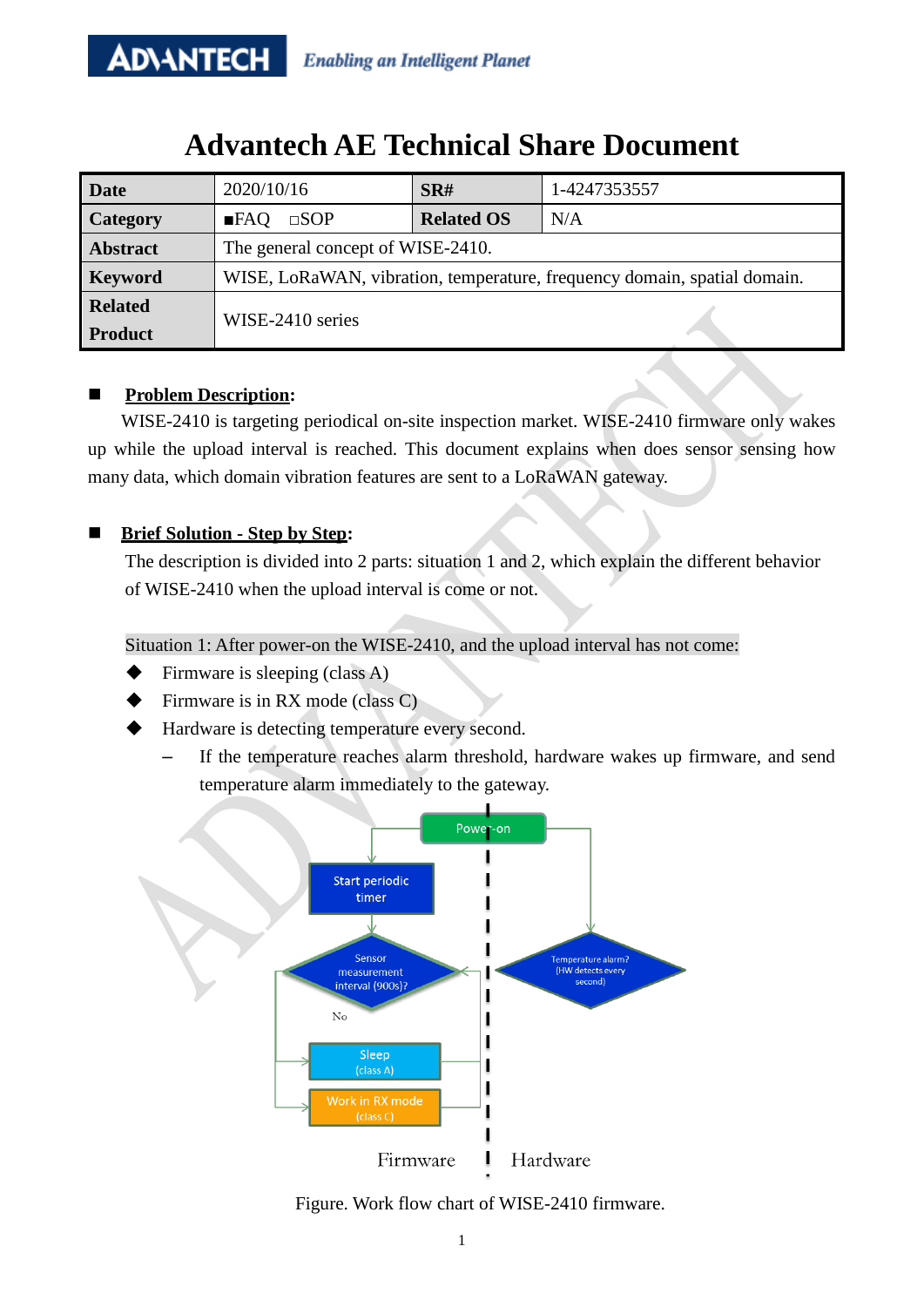#### **ADIANTECH Enabling an Intelligent Planet**

According to the LoRaWAN statndard, if a node is using classA, there are 2 receiving slot timing after a transmit time on air. To achieve battery save and longer battery life, WISE-2410 is in sleep between RX2 and next transmit time window. If a node is using classC, the receiving slot timing is continuously until next transmit time on air. Sometimes using RX1, sometime using RX2. The detail can be found in the following figures captured from *lorawan\_specification\_v1.0.2*. WISE-2410 follows LoRaWAN statndard v1.0.2.



Situation 2: when the upload interval is coming:

WISE-2410 firmware only wakes up while the upload interval is reached. In another word, WISE-2410 does not sense vibration data all the time.

- ◆ Hardware uses 3200 Hz for sampling (mentioned in DS).
- Firmware retrieves 2048 (g) data for each axis.
- All of 2048 data is used for calculation.
	- 8 different outputs as 8 features of vibration after applying 8 different equations.